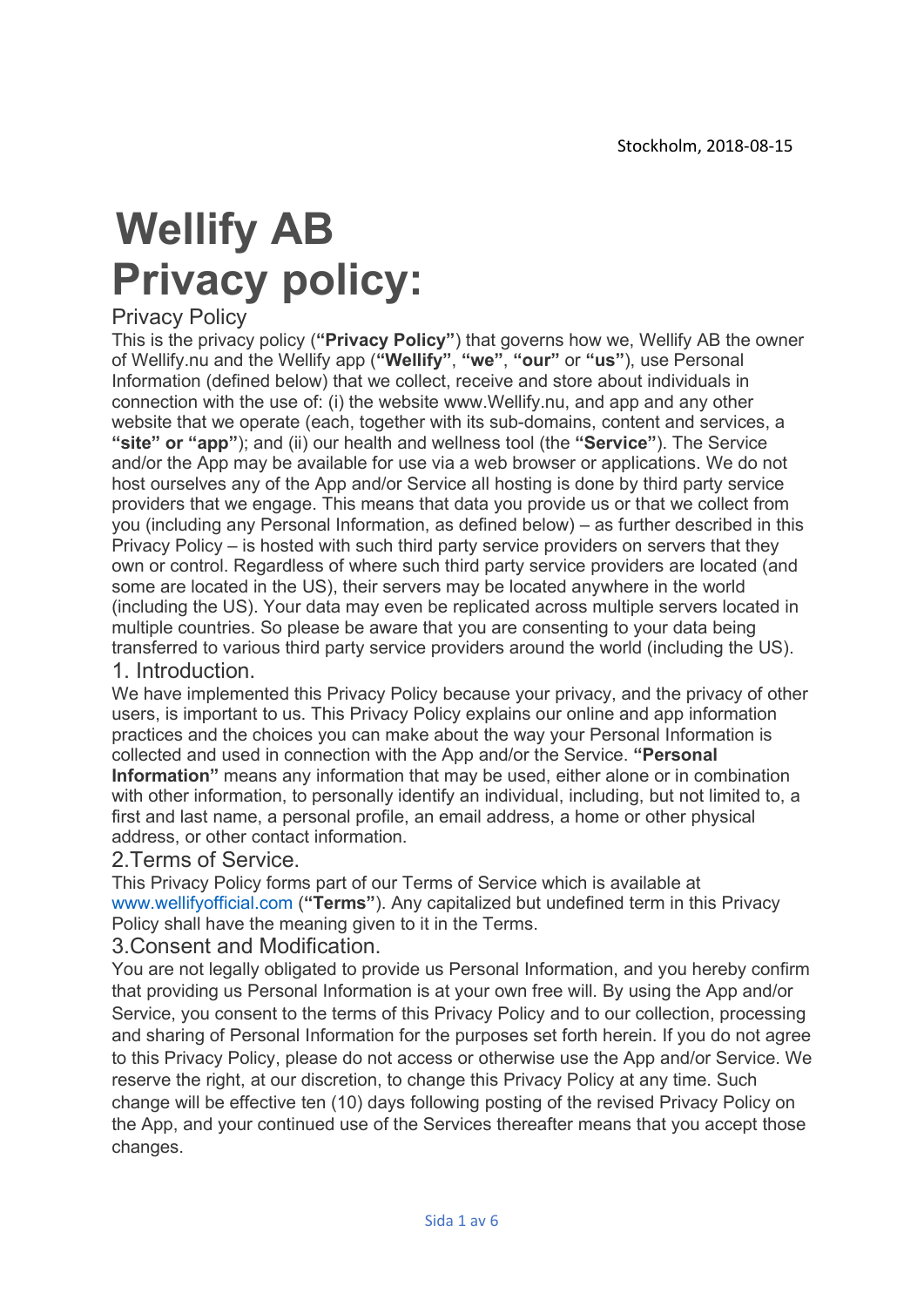#### Stockholm, 2018-08-15

## 4.What Personal Information We Collect and How We Collect It.

We do not currently require you to provide Personal Information in order to have access to general information available on the App. But, we do receive and/or collect Personal Information from you in the following ways:

4.1. User Account. In order to use certain services that we offer via the App such as use of the Service, you are required to create an account ("User Account").If you create a User Account you will be required to provide us with certain information, such as your name, email address, as well as a password that you will use for your User Account

("Account Information"). You may also voluntarily choose to provide additional Personal Information as part of the User Account registration process and in connection with your ongoing use of your User Account such as profile photo, phone number, location, time-zone, job title, skills and other information you submit through the services We may send you a text message to your mobile phone or an e-mail to the e-mail address you submit to confirm your registration. If you choose not to create a User Account, you may not be able to access or use certain features of the Service. 'Contact Us' Information. If you send us a "Contact Us" request, whether by submitting an online form that we make available or by sending an email to an email address that we display, you may be required to provide us with certain information such as your name and email address.

4.3.Profile. You can build a profile in connection with your User Account ("Profile"). Your Profile will include your name and other information that you choose to include in your Profile, such as your gender and a profile picture.

4.4.Usage Information. We may collect information about how you are accessing and using the App and /or Service, which may include administrative and support communications with us and information about the features, content, and links you interact with, and what third party integrations you use (if any). Such information may include Personal Information.

4.5. Information We Receive from Third Parties. We may receive and/or procure certain information, including Personal Information, from third parties, such as its service providers, ad networks and marketing agencies, which all relate to your preferences and your use of the App and/or Service.

4.6.Purchases. The App and/or Service may include the option to purchase certain products or services from us. If you choose to make a purchase we will require sufficient information from you to complete the transaction. Such information could include a credit card number and related account and billing information, invoice related information, and other data required to process the order. We may also update such data should you grant us permission to bill you or your credit card for recurring charges, such as monthly or other types of periodic payments. We use third-party service providers to process transactions, in which case you acknowledge and agree to review and be bound by the terms of service and privacy policy of said third-party service provider.

4.7. Log Files. We may make use of log files. The information inside the log files includes internet protocol (IP) addresses, type of browser, your device's type, Internet Service Provider (ISP), date/time stamp, referring/exit pages, clicked pages and any other information your browser may send to us. We may use such information to analyze trends, administer the App and/or Service, track users' movement around the App and/or Service, and gather demographic information.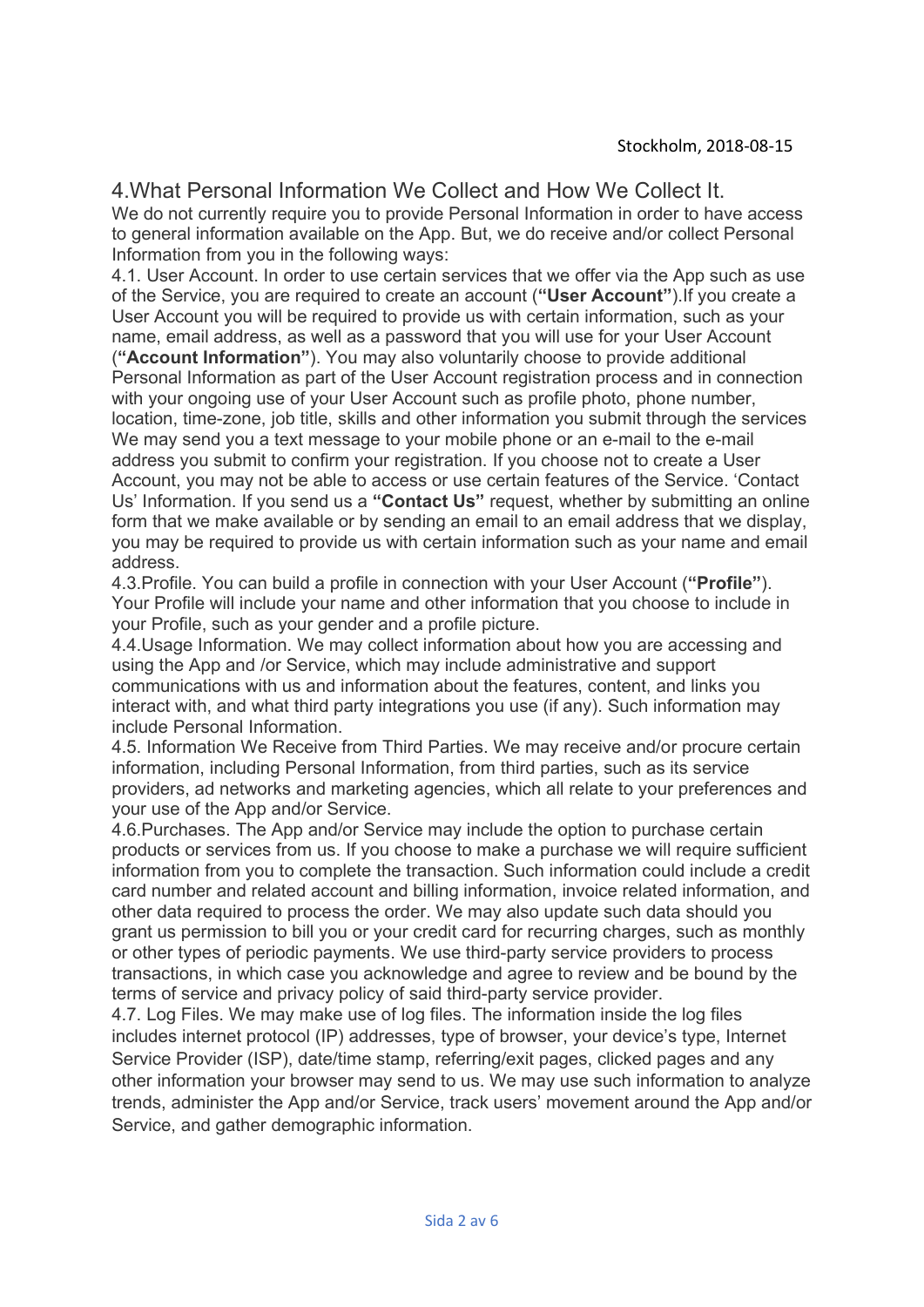4.8. Cookies and Other Tracking Technologies. Our App and/or Service may utilize "cookies", anonymous identifiers and other tracking technologies in order to for us to provide our Services and present you with information that is customized for you. A "cookie" is a small text file that may be used, for example, to collect information about activity on the App and/or Service. Certain cookies and other technologies may serve to recall Personal Information, such as an IP address, previously indicated by a user. Most browsers allow you to control cookies, including whether or not to accept them and how to remove them. You may set most browsers to notify you if you receive a cookie, or you may choose to block cookies with your browser.

4.9. Mobile Device Data. We may collect limited information from your mobile device in order to provide the Services. Such information may include your mobile device type, mobile device id, and date and time stamps of Services use. In addition, we may deploy tracking technologies within the Services to help us gather aggregate statistics, but we will not use Personal Information for such purposes.

4.10. Services Integrations. If, when using the App and/or Service, you integrate with a third party service, we will connect that third party service to ours. The third party provider of the integration may share certain information about your account with Wellify. However, we do not receive or store your passwords for any of these third party services.

4.11. Google Analytics. We may use a tool called "Google Analytics" to collect information about use of the App and/or Service. Google Analytics collects information such as how often users visit the App and/or Service, what pages they visit when they do so, and what other webapps they used prior to coming to the App and/or Service. We use the information we get from Google Analytics to maintain and improve the App and/or Service and our products. We do not combine the information collected through the use of Google Analytics with personally identifiable information. Google's ability to use and share information collected by Google Analytics about your visits to the App and/or Service is restricted by the Google Analytics Terms of Service, available at http://www.google.nu/analytics/terms/us.html, and the Google Privacy Policy, available at http://www.google.nu/policies/privacy/. You may learn more about how Google collects and processes data specifically in connection with Google Analytics at http://www.google.nu/policies/privacy/partners/. You may prevent your data from being used by Google Analytics by downloading and installing the Google Analytics Opt- out Browser Add-on, available at https://tools.google.nu/dlpage/gaoptout/.

#### 5.Customer Data.

In the course of using the Service, you may submit Customer Data. Our use of such Customer Data is in accordance with the Terms.

6.The Way We Use Personal Information.

If you submit or we collect Personal Information through the App and/or Service, then we may use such Personal Information in the following ways, via any applicable communication channel, including e-mail, SMS, etc.

6.1.We will use your Personal Information to provide and improve our Service, to send you marketing/advertisement communications that we believe may be of interest to you, to contact you in connection with the Service and certain programs or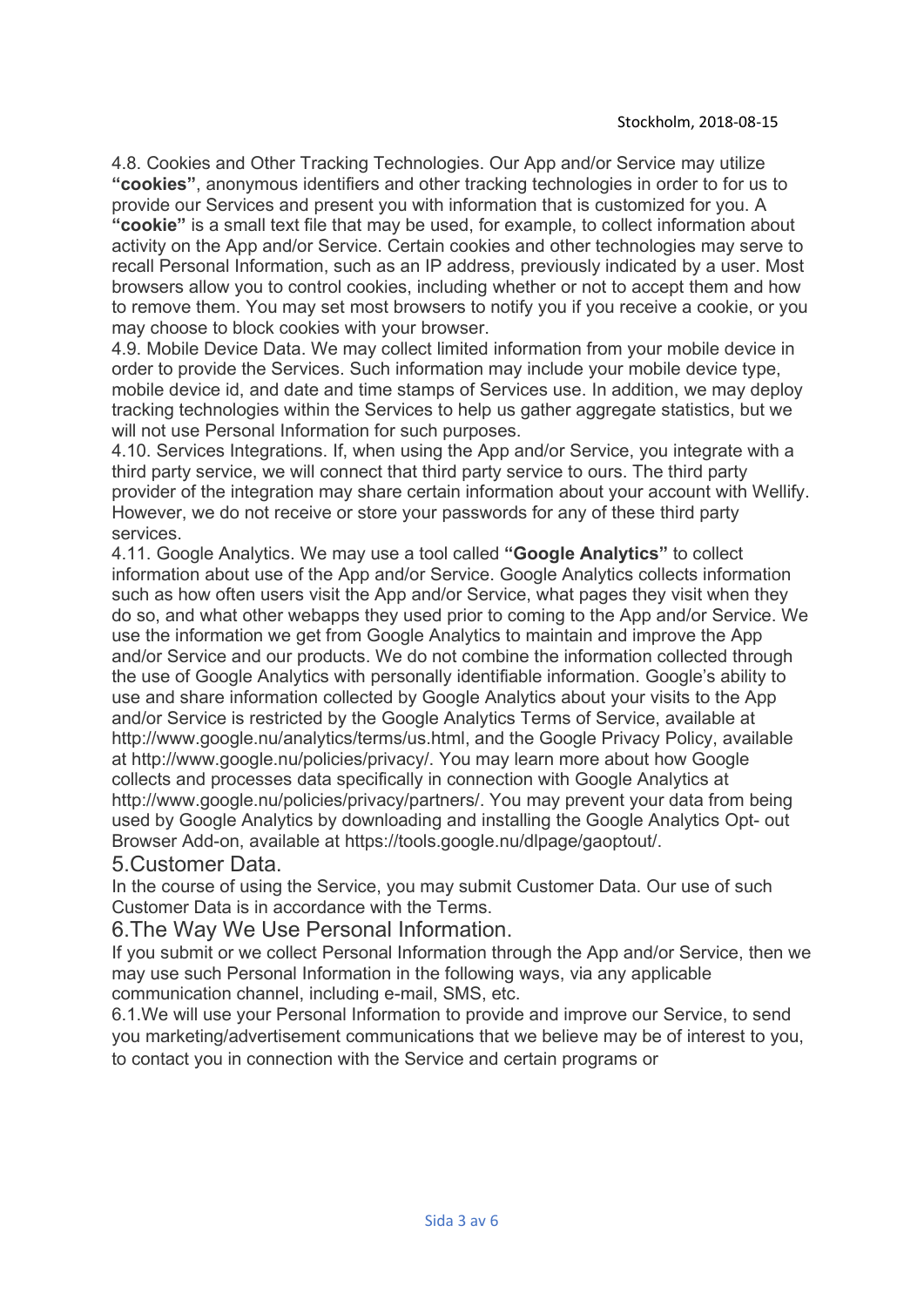offerings that you may have registered for, and to identify and authenticate your access to the parts of the App and/or Service that you are authorized to access.

6.2. We may use your designated email address to: (i) send you updates or news regarding the Service and our products; and/or (ii) respond to a "Contact Us" or administrative request (for example, to change your password).

6.3. We may send you service and administrative emails and messages. We may also contact you to inform you about changes in our App and/or Service, our Service offerings, and important Service related notices, such as security and fraud notices.

These emails and messages are considered part of the Service and you may not opt-out of them. If you choose to send others an invitation email or message to use the Service we will use the contact information that you provide, or make available, to automatically send such invitation email or message. Your name and email address may be included in the invitation email or message.

6.4. We may transfer your Personal Information to our local or foreign subsidiaries or affiliated companies for the purpose of storing or processing such information on our behalf. Such information may be transferred to other countries. We require that these parties agree to process such information in compliance with our Privacy Policy. 6.5. We may share your Personal Information with our third party service providers and partners, but only to assist us with our business operations and to provide our Service to you and other users. Such service providers may include, but not limited to, Amazon and Google. Such information may be transferred to other countries. We use commercially reasonable efforts to only engage or interact with third party service providers and partners that post a privacy policy governing their processing of Personal Information. 6.6. We may disclose your Personal Information or any information you submitted via the App and/or Service, with people/organization you specifically ask to share with. 6.7. We may share your contact details with our business partners and/or affiliates so

they can contact you in order to offer or promote our Service.

6.8. We may disclose your Personal Information or any information you submitted via the App and/or Service if we have a good faith belief that disclosure of such information is helpful or reasonably necessary to: (i) comply with any applicable law, regulation, legal process or governmental request; (ii) enforce our Terms, including investigations of potential violations thereof; (iii) detect, prevent, or otherwise address fraud or security issues; or (iv) protect against harm to the rights, property or safety of Wellify.nu, our users, yourself or the public.

6.9. As a User you acknowledge that there may be times when you contact us to help resolve an issue specific to a team of which you are a member. In order to help resolve the issue and given our relationship with our Customer, we may share your concern with the Customer.

# 7.Use of Anonymous Information.

We may use Anonymous Information (as defined below) or disclose it to third party service providers in order to improve our App and/or Service, to perform random tests for additional features and to enhance your experience with the App and/or Service. We may also disclose Anonymous Information (with or without compensation) to third parties, including advertisers and partners. "Anonymous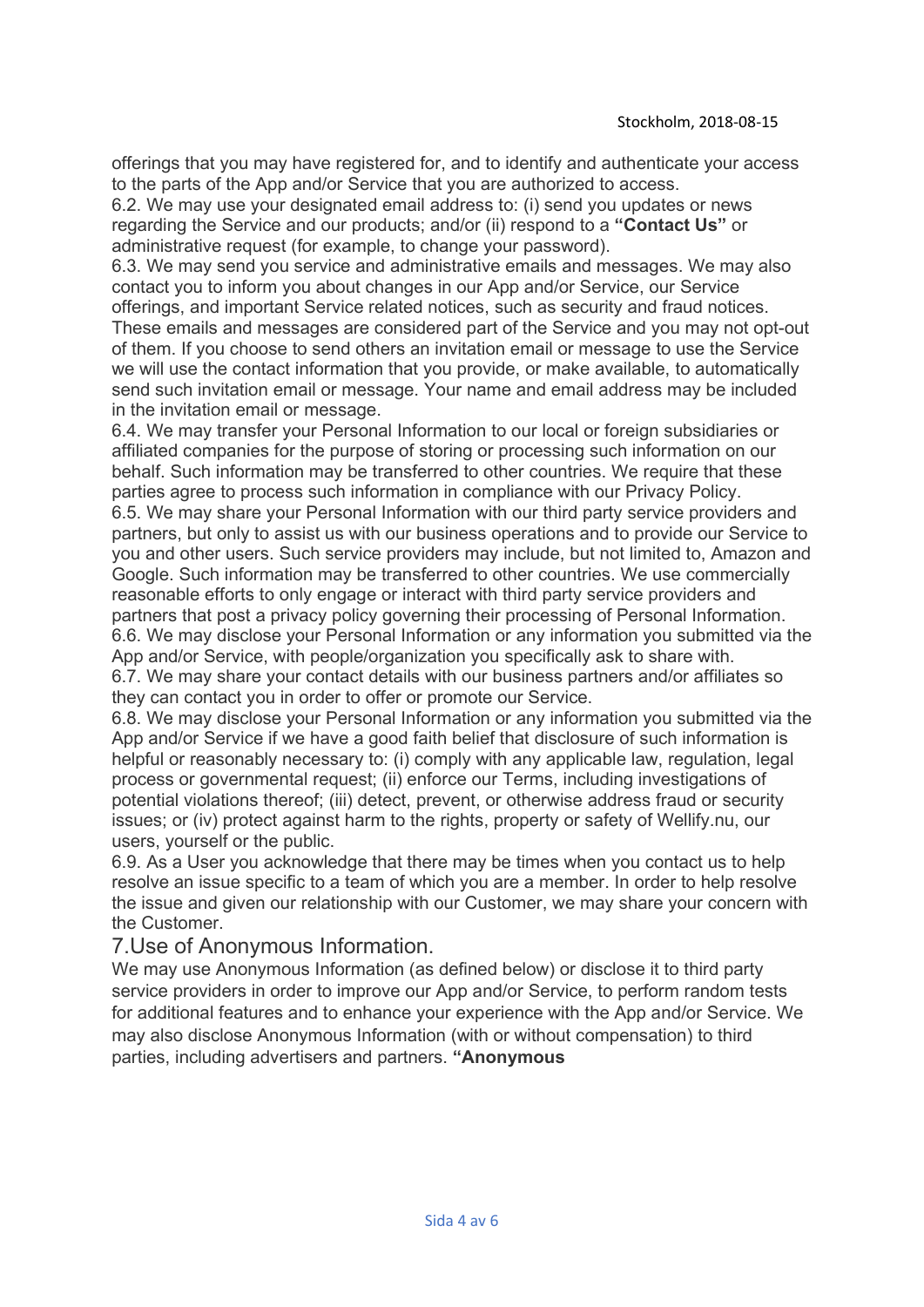Information" means information which does not enable identification of an individual user, such as aggregated information about the use of our App and/or Service. This Privacy Policy is not intended to place any limits on what we do with data that is aggregated and/or de-identified so it is no longer associated with an identifiable user or customer of the Service.

# 8.Opting Out.

You may choose not to receive future promotional, advertising, or other Service-related emails from us by selecting an unsubscribe link at the bottom of each email that we send. Please note that even if you opt out of receiving the foregoing emails, we may still send you a response to any "Contact Us" request as well as administrative emails (for example, in connection with a password reset request) that are necessary to facilitate your use of the App and/or Service.

## 9.Choice.

At all times, you may choose whether or not to provide or disclose Personal Information. If you choose not to provide mandatory Personal Information, you may still visit parts of the App and/or Service but you may be unable to access certain options, programs, offers, and services that involve our interaction with you.

#### 10.Access/Accuracy.

To the extent that you do provide us with Personal Information, we wish to maintain accurate Personal Information. If you would like to delete or correct any of your other Personal Information that we may be storing, you may submit an access request by sending an email to info@Wellify.nu. Your email should include adequate details of your request.

## 11.Links to and Interaction with Third Party Products.

The App and/or Service may enable you to interact with or contain links to your Third Party account and other third party websites or apps, mobile software applications and services that are not owned or controlled by us (each a "Third Party Service"). We are not responsible for the privacy practices or the content of such Third Party Services. Please be aware that Third Party Services may collect Personal Information from you. Accordingly, we encourage you to read the terms and conditions and privacy policy of each Third Party Service that you choose to use or interact with.

#### 12.Children's Privacy.

The App and/or Service are not structured to attract children under the age of 13 years. Accordingly, we do not intend to collect Personal Information from anyone we know to be under 13 years. If we learn that we have collected Personal Information from a child under 13 years, we will delete that information as quickly as possible. If you believe that we might have any such information, please contact us at info@Wellify.nu.

# 13.Security.

The security of Personal Information is important to us. We follow generally accepted industry standards, to protect the Personal Information submitted to us. However, no method of transmission over the Internet, or method of electronic storage, is 100% secure. Therefore, we cannot guarantee its absolute security or confidentiality. If you have any questions about security on the App and/or Service, you can contact us at info@Wellify.nu.